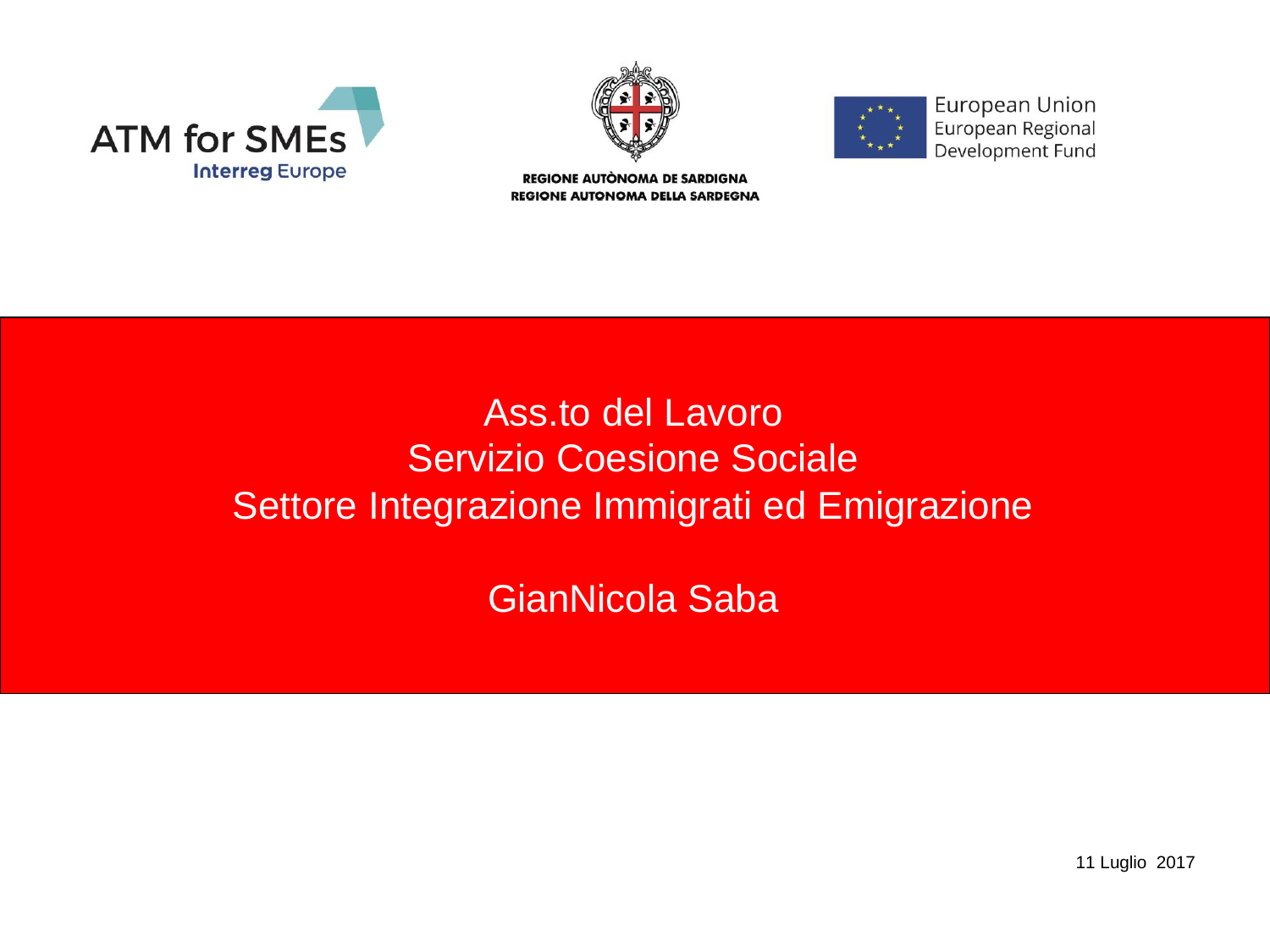**REGIONE AUTONOMA DELLA SARDEGNA** 

### POR FSE 2014-2020

#### Azione 8.4.3 "**Road map for the start-up company and the self-employment**

Why DIAMANTE ? (DIAMOND)

An earlier, well known action, was called D.I.A.MAN.T.E.

| <b>D</b> onne    | - Women          |
|------------------|------------------|
| Immigrate con    | - Immigrant with |
| Abilità          | - Manual         |
| <b>MANualisu</b> | - Skill on       |
| Tradizioni       | - Ethnic         |
| Etniche          | Traditions       |

### *This action uphold the spirit and the goals, not the gender constraint*

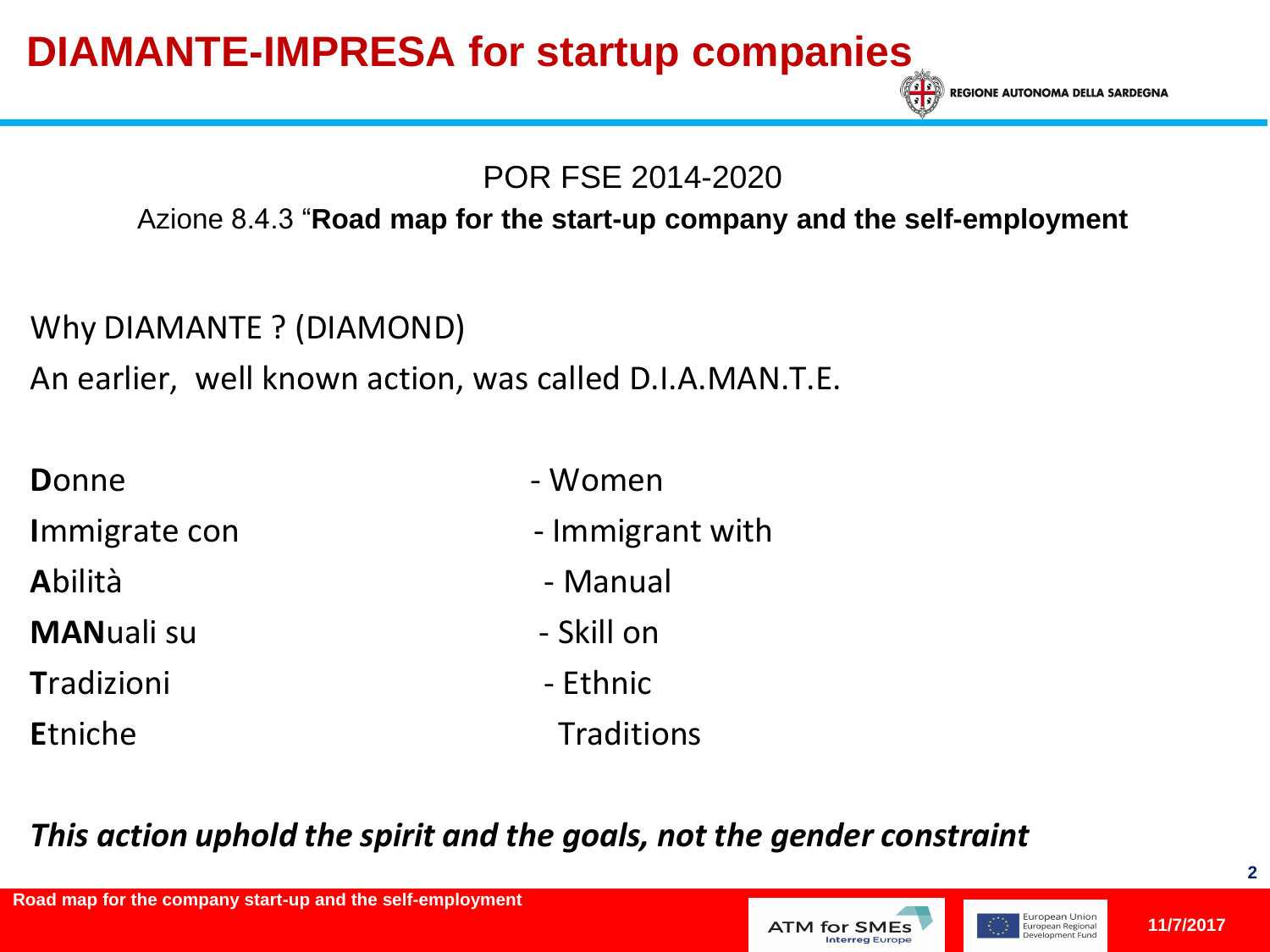

**REGIONE AUTONOMA DELLA SARDEGNA** 

### POR FSE 2014-2020

### Azione 8.4.3 "**Road map for the startup companies and the self-employment**

- An highly challenging route:
	- 573 applicants to 8 Agencies
	- 223 learns in start-up
	- 120 business plans approved at most, receiving microcredit from the

# **Microcredit Fund FSE** *"IMPR.INT.ING"*

- 40 start-up should remain alive, after two years, otherwise penalties will be imposed on Agencies.
- *Entrepreneurship is not for everyone*



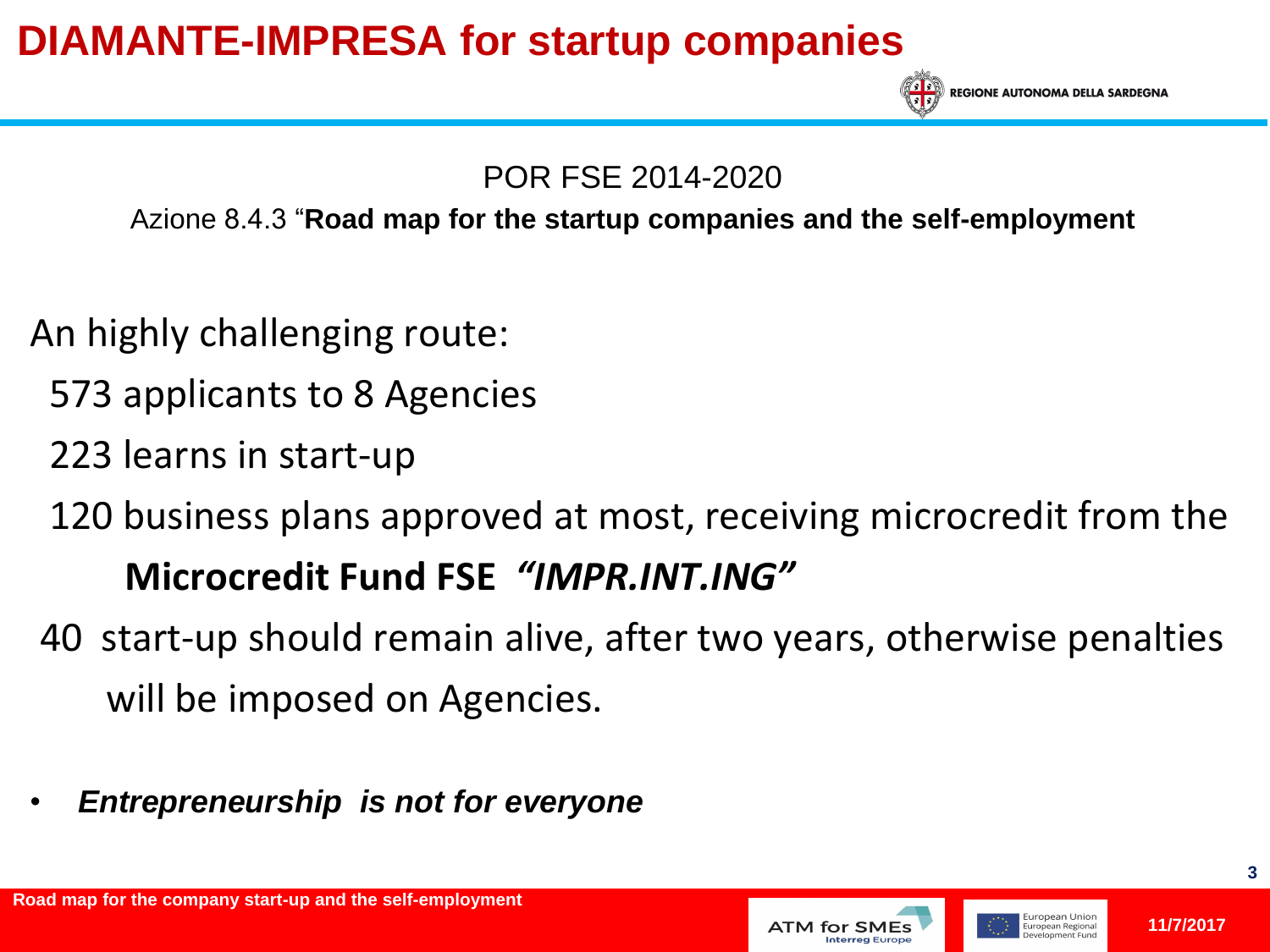

POR FSE 2014-2020

### Azione 8.4.3 "Road map for the **startup companies and the self-employment**

The crucial issue of the project is **selecting the applicants**

- Identify people who have entrepreneurial profiles
- Recognize successful business ideas
- Find the influencing skills
- A future entrepreneur should
- be highly motivated
- be creative
- have self- confidence
- have capacity to assess and assume the risks

### *Doing a good selection, half the work is already done.*



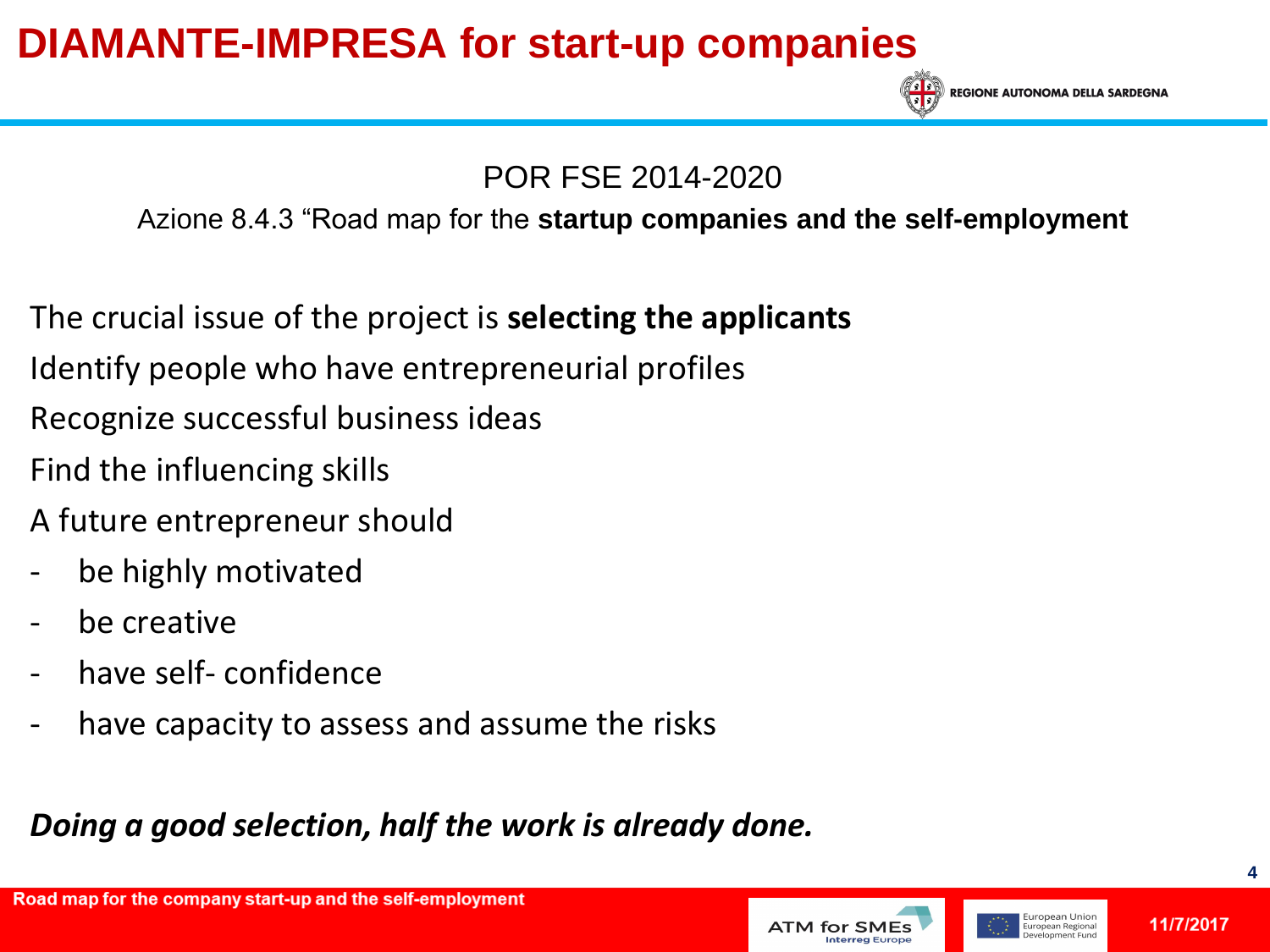

**REGIONE AUTONOMA DELLA SARDEGNA** 

### POR FSE 2014-2020

### Azione 8.4.3 "**Road map for the startup companies and the self-employment**

# The **selected applicants**

will receive

- training for the development of *[entrepreneurial](http://context.reverso.net/traduzione/inglese-italiano/entrepreneurial+skills) [skills](http://context.reverso.net/traduzione/inglese-italiano/entrepreneurial+skills)*
- advicing to develop a business case, *[analysis](http://context.reverso.net/traduzione/inglese-italiano/analysis)* and *[market](http://context.reverso.net/traduzione/inglese-italiano/market+research) [research,](http://context.reverso.net/traduzione/inglese-italiano/market+research) local marketing and [financial](http://context.reverso.net/traduzione/inglese-italiano/financial+benefits) [benefits](http://context.reverso.net/traduzione/inglese-italiano/financial+benefits)*;
- When the business idea is mature, a group of experts will assist to prepare the *[application form for funding](http://context.reverso.net/traduzione/inglese-italiano/application+for+funding) and the correlate business plan.*

# *A good idea is nothing if not well exposed*

**Road map for the company start-up and the self-employment**

### **11/7/2017**

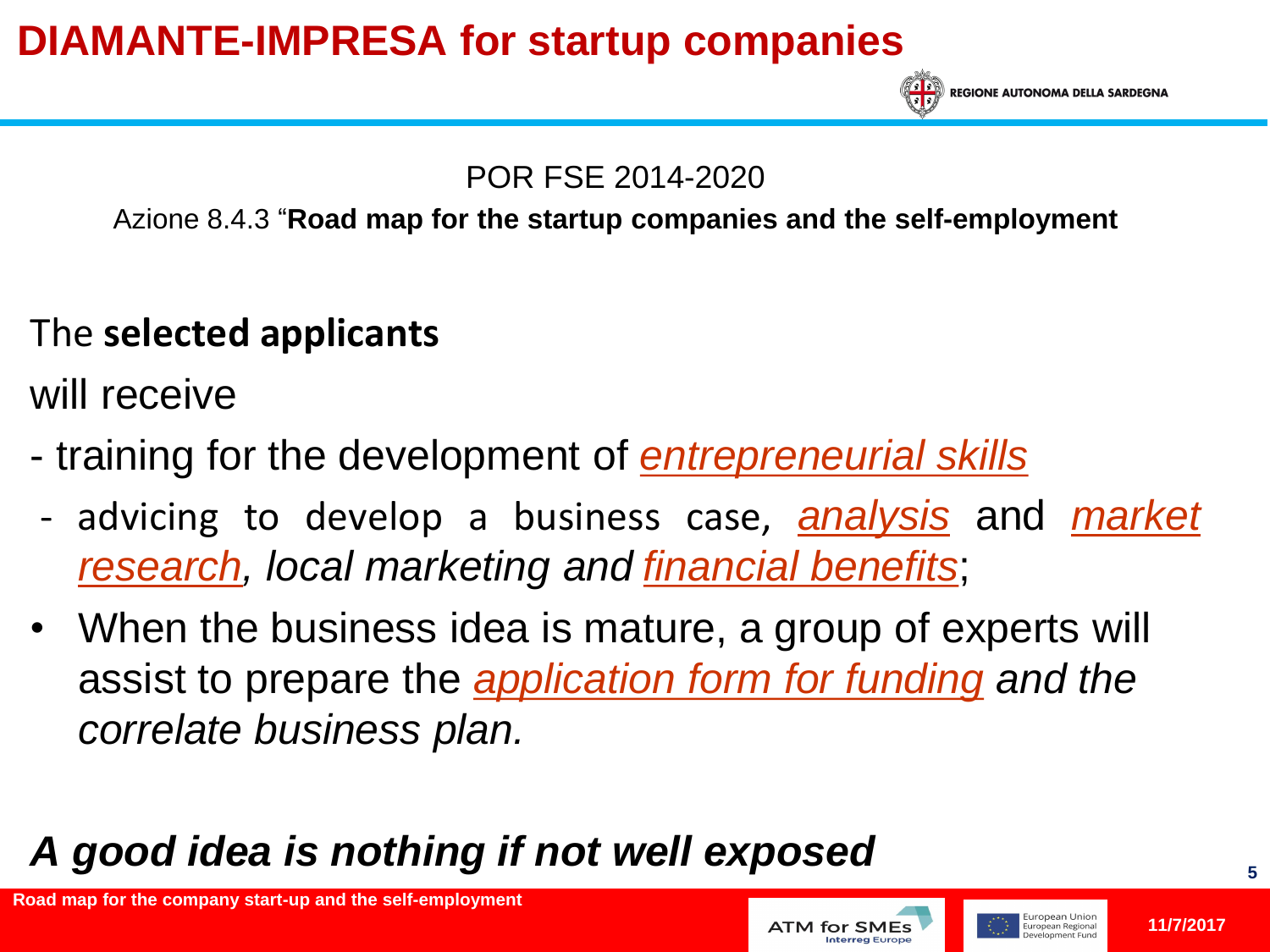

POR FSE 2014-2020

#### Azione 8.4.3 "**Road map for the startup companies and the self-employment**

- Admissibility of the application submitted by an independent evaluation committee
- Approved startups will receive a microcredit of 25.000  $\epsilon$

*Only the best, well prepared, sustainable plans, should be financed* 



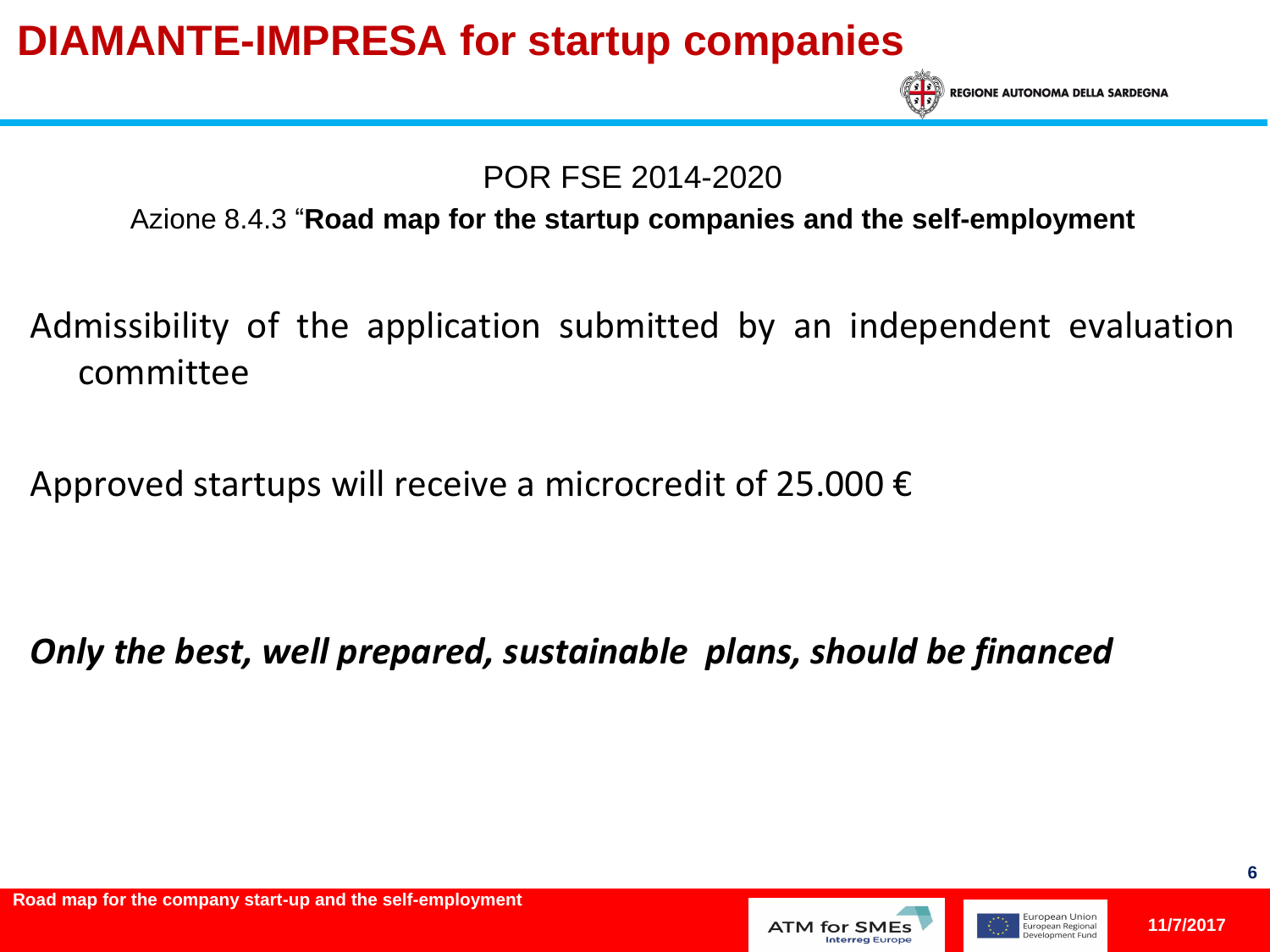POR FSE 2014-2020

Azione 8.4.3 "**Road map for the startup companies and the self-employment**

- Experience shows that startup's failure risk is extremely high during the **first two years** of life;
- This is always more true when the entrepreneurs are migrants with weakness of language skills and lack of knowledge about the administrative procedures;

### *A tree must be sustained, even when it still a bush*



**REGIONE AUTONOMA DELLA SARDEGNA** 

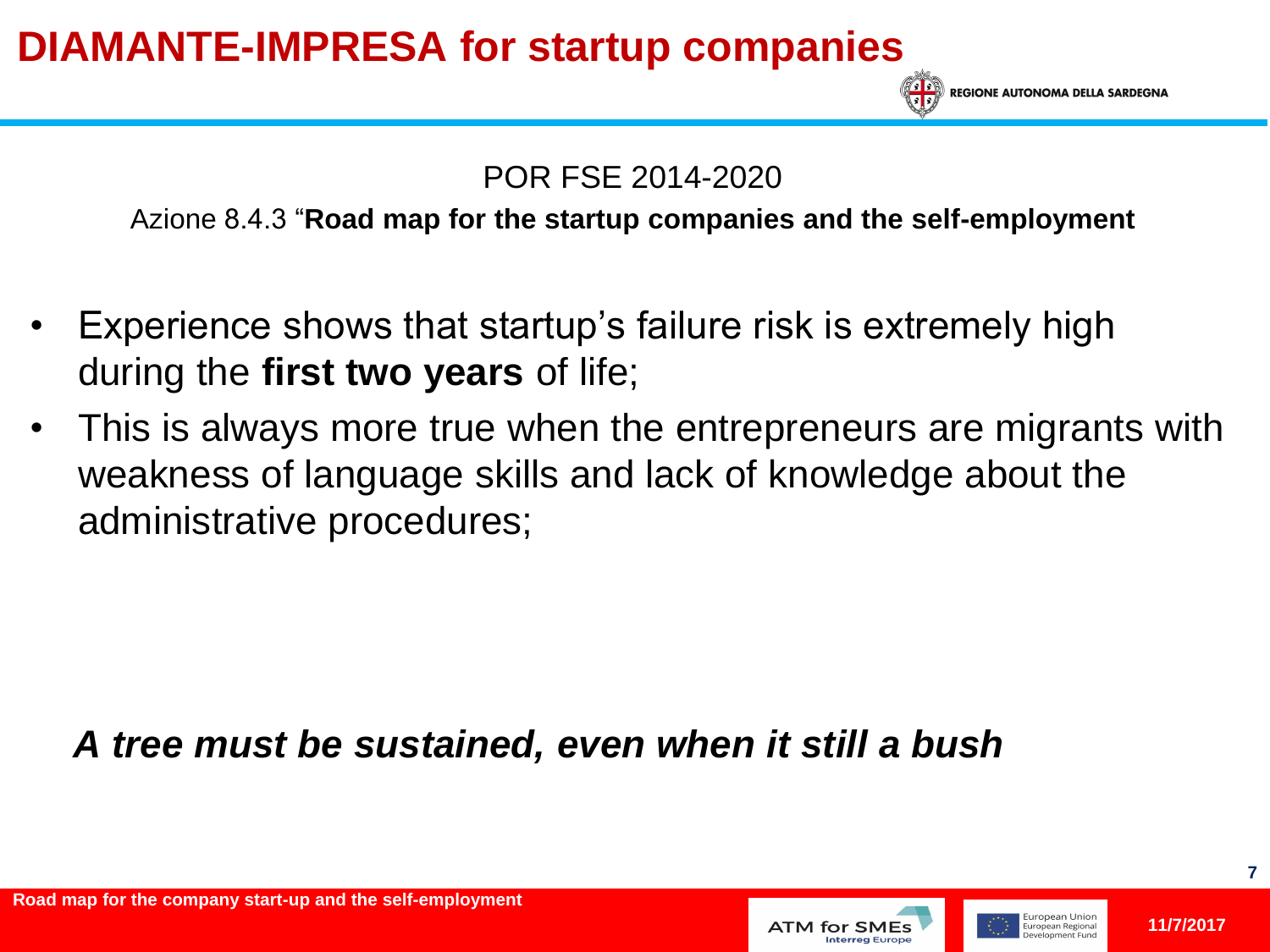**REGIONE AUTONOMA DELLA SARDEGNA** 

POR FSE 2014-2020

Azione 8.4.3 "**Road map for the startup companies and the self-employment**

After the microcredit financing, the startup companies are supervised by the legal and fiscal experts for the **first two years** of life;

### *Due to the focalizing on core business, often we forget the environmental challenge*



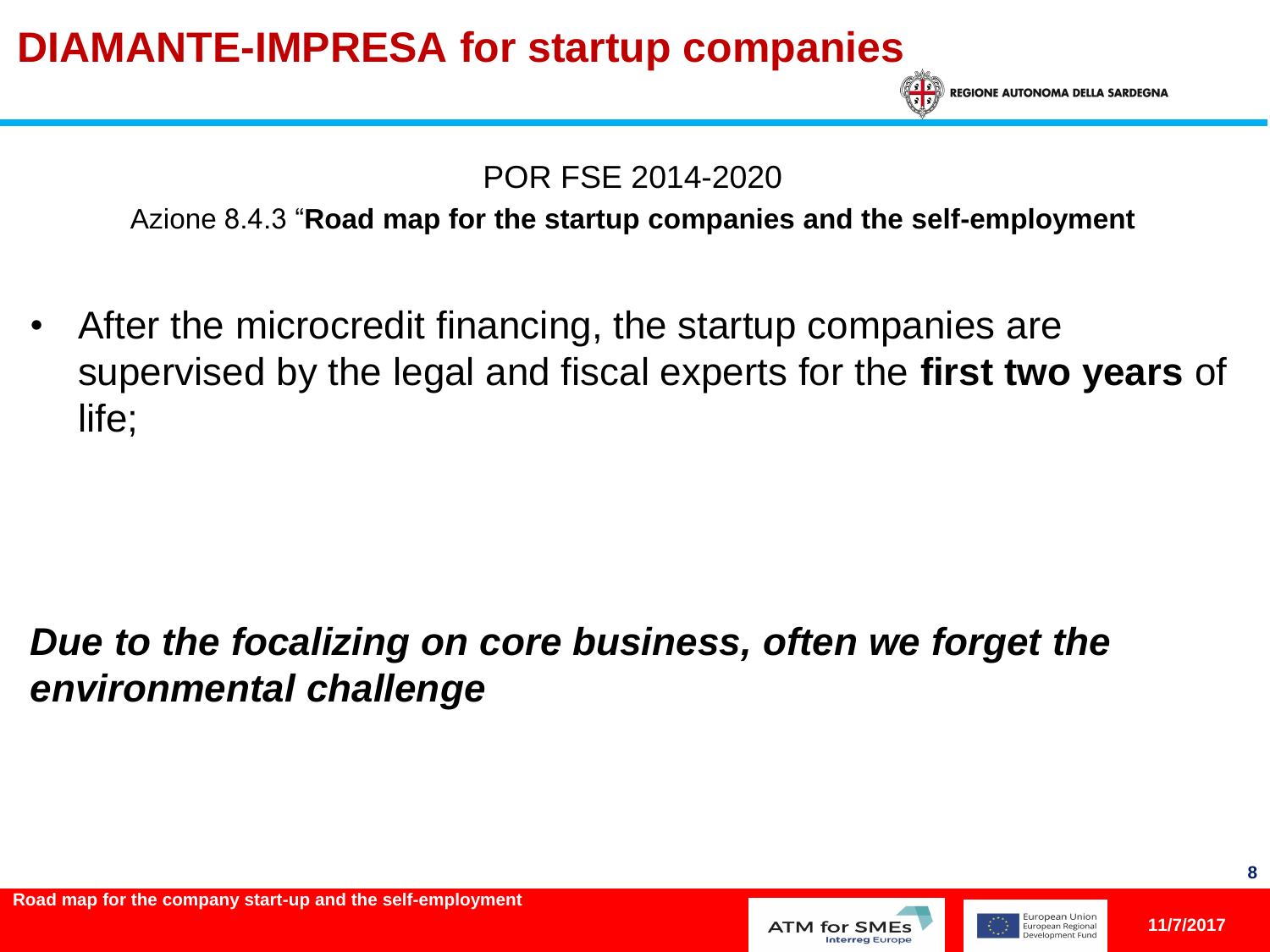**REGIONE AUTONO** 

### POR FSE 2014-2020

Azione 8.4.3 "**Road map for the startup companies and the self-employment**

• During the same two years, the startups receive consulting services to improve the entrepreneurship, the competitivity and the innovation.

### *The evolution guarantees survival*



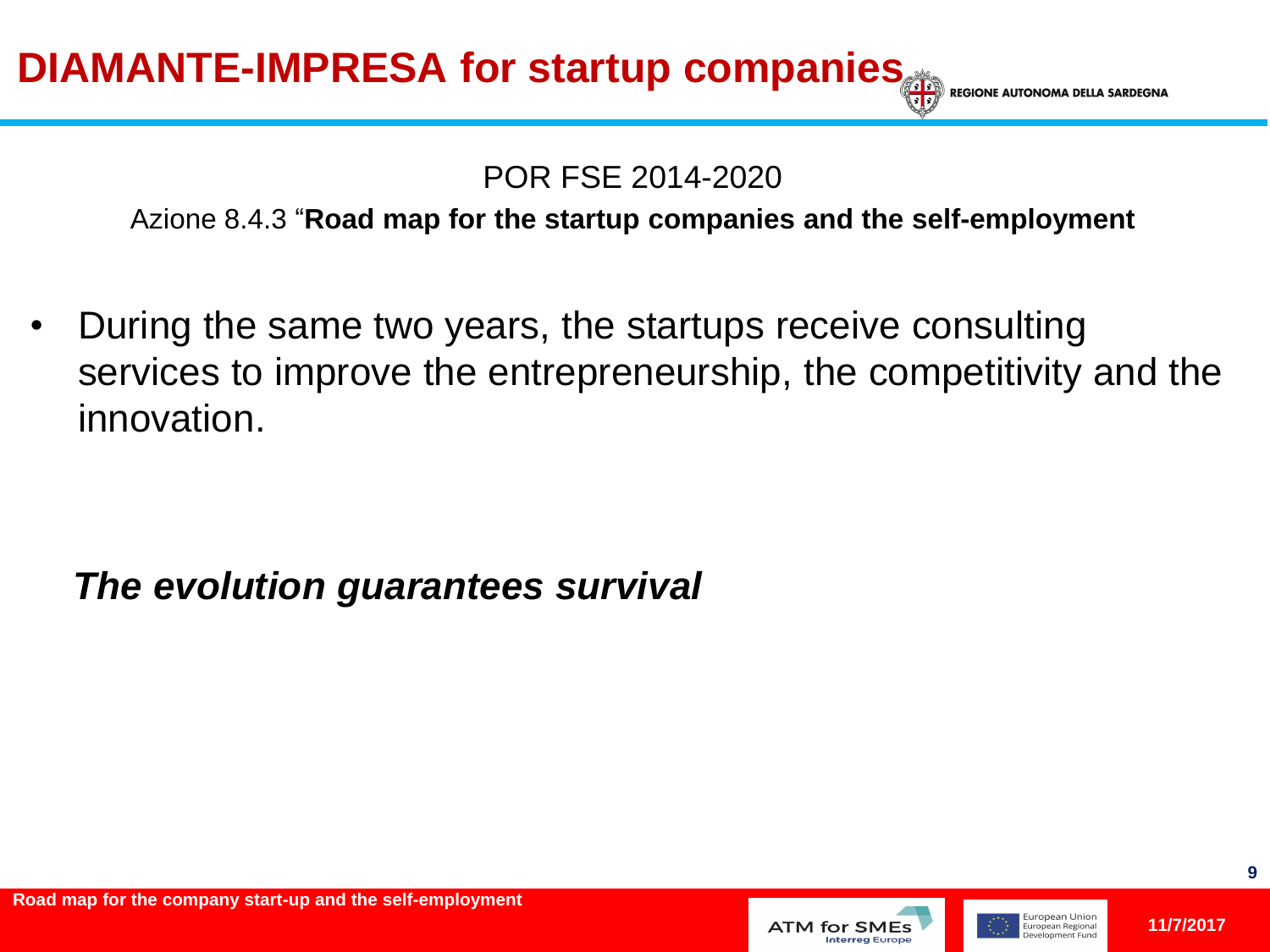

**REGIONE AUTONOMA DELLA SARDEGNA** 

| POR FSE 2014-2020 Azione 8.4.3                                                   |                             |                                                                                                                |  |
|----------------------------------------------------------------------------------|-----------------------------|----------------------------------------------------------------------------------------------------------------|--|
| Financial resources: $\epsilon$ 1.993.571,00                                     |                             |                                                                                                                |  |
| <b>Projects</b>                                                                  | <b>Areas</b>                | <b>Sectors</b>                                                                                                 |  |
|                                                                                  |                             | Trade, craftsmanship, accommodation services,<br>restaurant industry, tourist business, cultural enterprises,  |  |
| <b>AB IMIS</b>                                                                   | Province of Cagliari        | ICT.                                                                                                           |  |
| CITIES Confapi Isfor Tutelano Immigrati E                                        |                             | Wine and culinary traditions, artistic craftsmanship,                                                          |  |
| Sviluppano                                                                       | Area of Cagliari            | (ecoGreen) agrifood and tourism                                                                                |  |
| DALL'IDEA AL BUSINESS, DA IMMIGRATI A                                            | Cagliari, Sassari, Tortoli, | Craftsmanship, agrifood, tourism, hospitality and food<br>services, family assistance, for the elderly people, |  |
| <b>IMPRENDITORI</b>                                                              | Carbonia                    | personal services                                                                                              |  |
| IM.P.R.E.S.A. IMmigrati Pronti a Rischiare<br>Esperienze Solidali Autonome       | Cagliari e Olbia            | General purpose - Services                                                                                     |  |
| Diamonds on the inside                                                           | Gallura                     | Green maintenance/vacation houses                                                                              |  |
| CRE.ATT.I.V.I.T.A Creare Attivita<br>Imprenditoriali che Valorizzino Innovazione |                             |                                                                                                                |  |
| Tradizione e Autonomi                                                            | Sassari e Alghero           | Restaurant industry, agrifood sector and craftsmanship                                                         |  |
| P.A.E.S.I. – Percorsi per                                                        |                             |                                                                                                                |  |
| l'Autoimprenditorialità e lo Sviluppo Sociale                                    |                             |                                                                                                                |  |
| rivolti a Immigrati.                                                             | Area of Sassari             | Craftsmanship –restaurant industry and agrifood sector                                                         |  |
| Sconfinamenti: nuove imprese, nuova                                              |                             |                                                                                                                |  |
| società                                                                          | South Sardegna              | General purpose                                                                                                |  |

#### *Projects are starting: applicants have to send their business ideas until 4/9/2017*

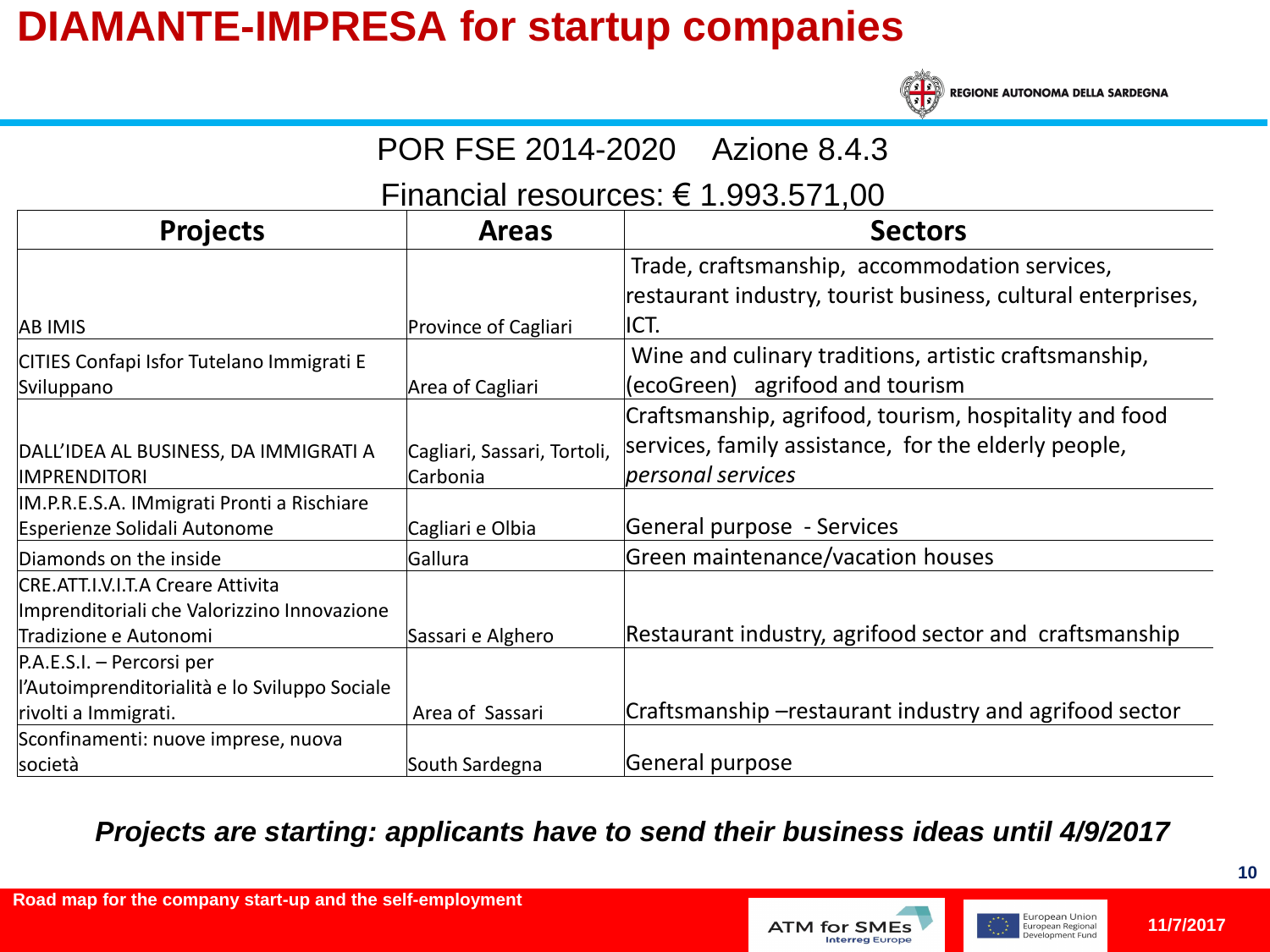DIAMANTE-IMPRESA for startup companies **Example AUTONG AUTONG AUTON** 

#### POR FSE 2014-2020

Azione 8.4.3 "Percorsi di sostegno (servizi di accompagnamento e/o incentivi) alla creazione d'impresa e al lavoro autonomo.

### *Integrated services to promote new entrepreneurship*

| <b>Selecting immigrants</b>                                        | 573 |
|--------------------------------------------------------------------|-----|
| Immigrants starting the educational process to create the company: | 223 |
| <b>Financing startups</b>                                          | 86  |
| <b>Estimated startups to be in live after 2 years</b>              |     |
|                                                                    |     |

Penalties will be imposed on agencies if there are less than *5*  startups after 2 years *40*



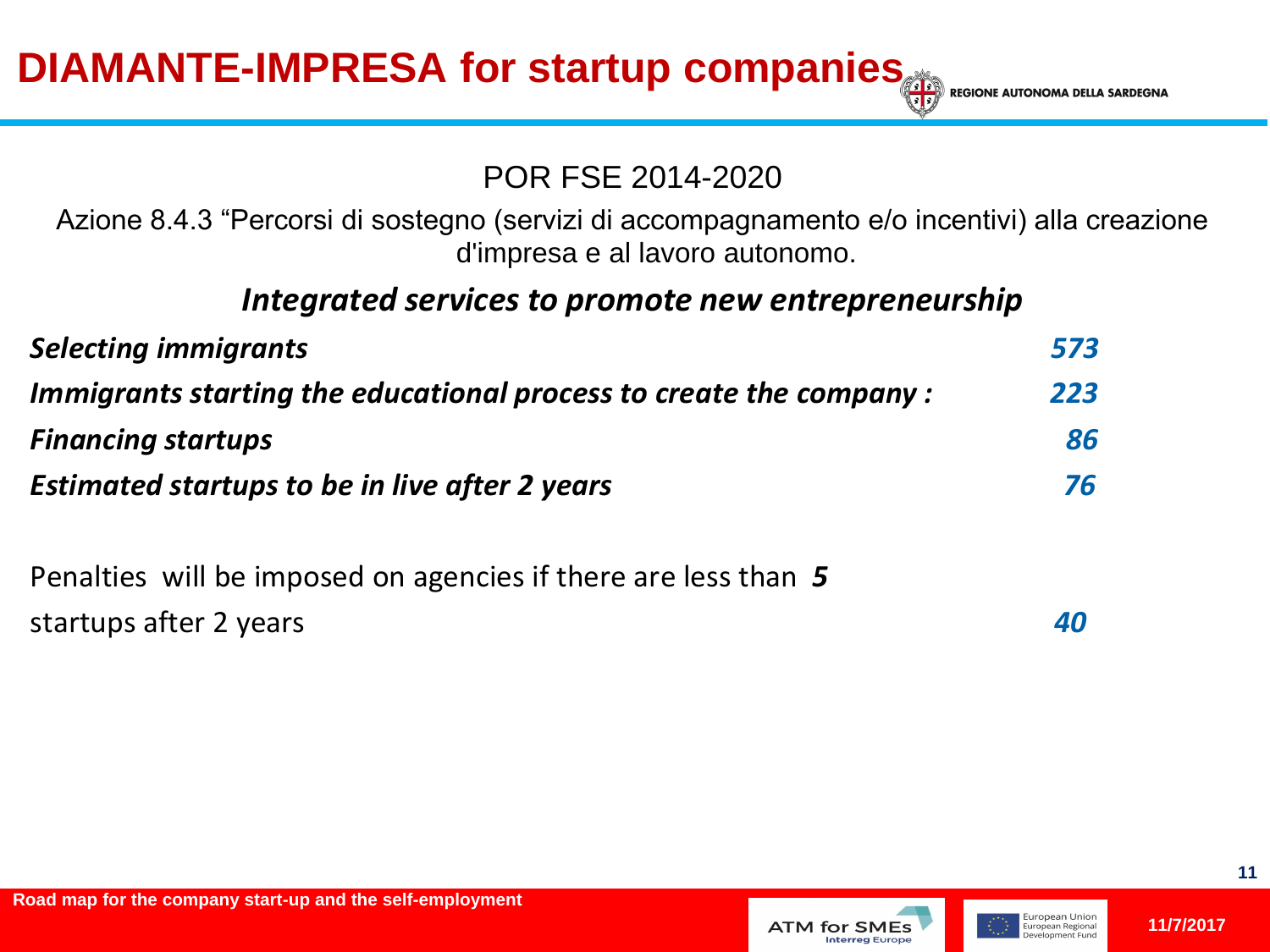

**REGIONE AUTONOMA DELLA SARDEGNA**